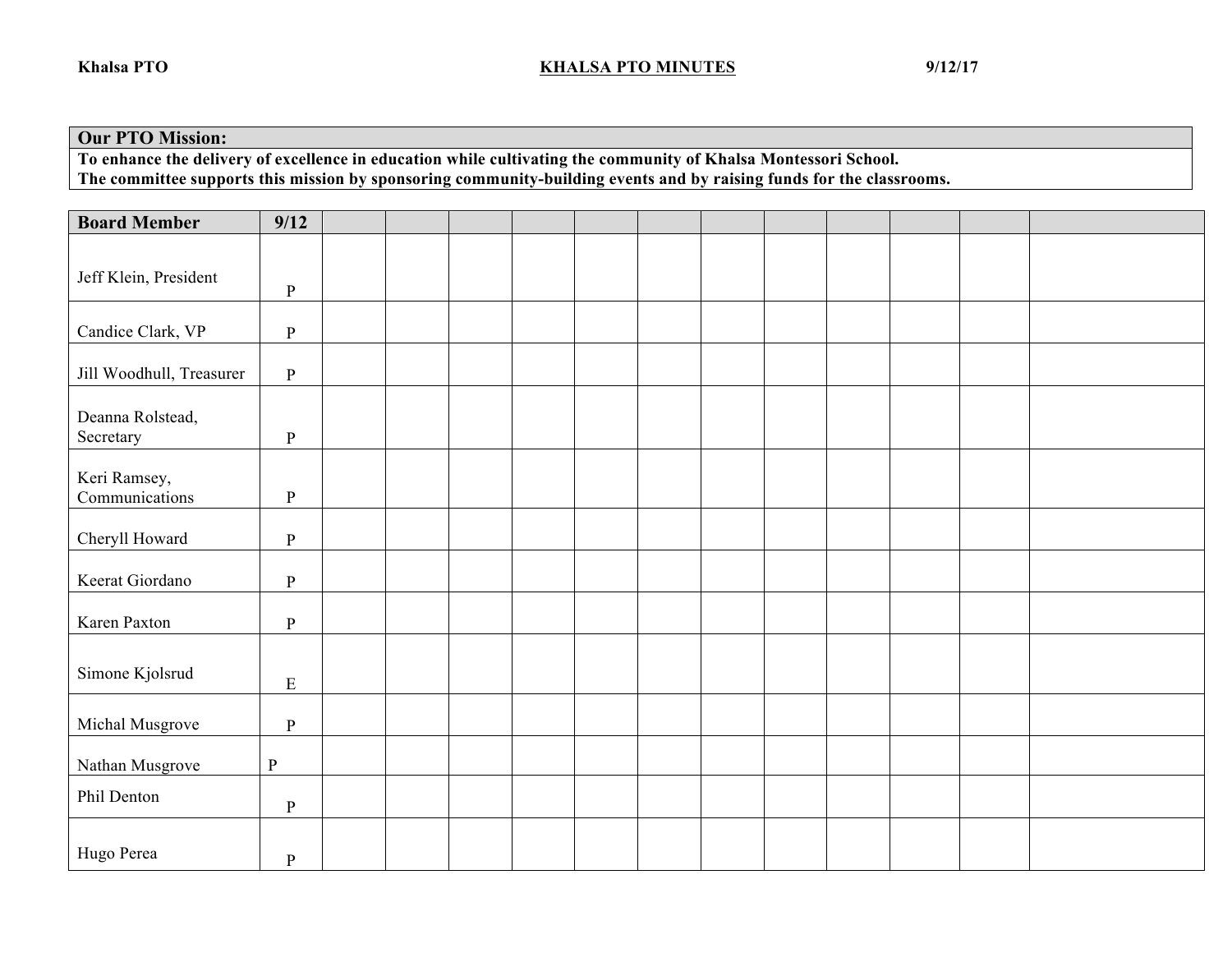## **KHALSA PTO MINUTES** 9/12/17

| <b>Board Member</b> | $\overline{9/12}$ |  |  |  |  |  |  |
|---------------------|-------------------|--|--|--|--|--|--|
| Alicia Perea        | $\, {\bf p}$      |  |  |  |  |  |  |
| Candace Cotto       | $\, {\bf p}$      |  |  |  |  |  |  |
| Andrea Sherman      | $\, {\bf P}$      |  |  |  |  |  |  |
| Shelley Aul         | $\, {\bf P}$      |  |  |  |  |  |  |
| John DeStefano      | $\, {\bf p}$      |  |  |  |  |  |  |
| Leonie Esselbach    | $\, {\bf p}$      |  |  |  |  |  |  |
| Ron Mixan           | $\, {\bf p}$      |  |  |  |  |  |  |
| Ashley Mixan        | $\, {\bf p}$      |  |  |  |  |  |  |
| Marsella Peres      | $\, {\bf p}$      |  |  |  |  |  |  |
| Lina Money          | $\, {\bf p}$      |  |  |  |  |  |  |
| Luo Petkov          | $\, {\bf p}$      |  |  |  |  |  |  |
| Belen Olmedo-Guerra | $\, {\bf p}$      |  |  |  |  |  |  |
| Nancy Myers         | ${\bf P}$         |  |  |  |  |  |  |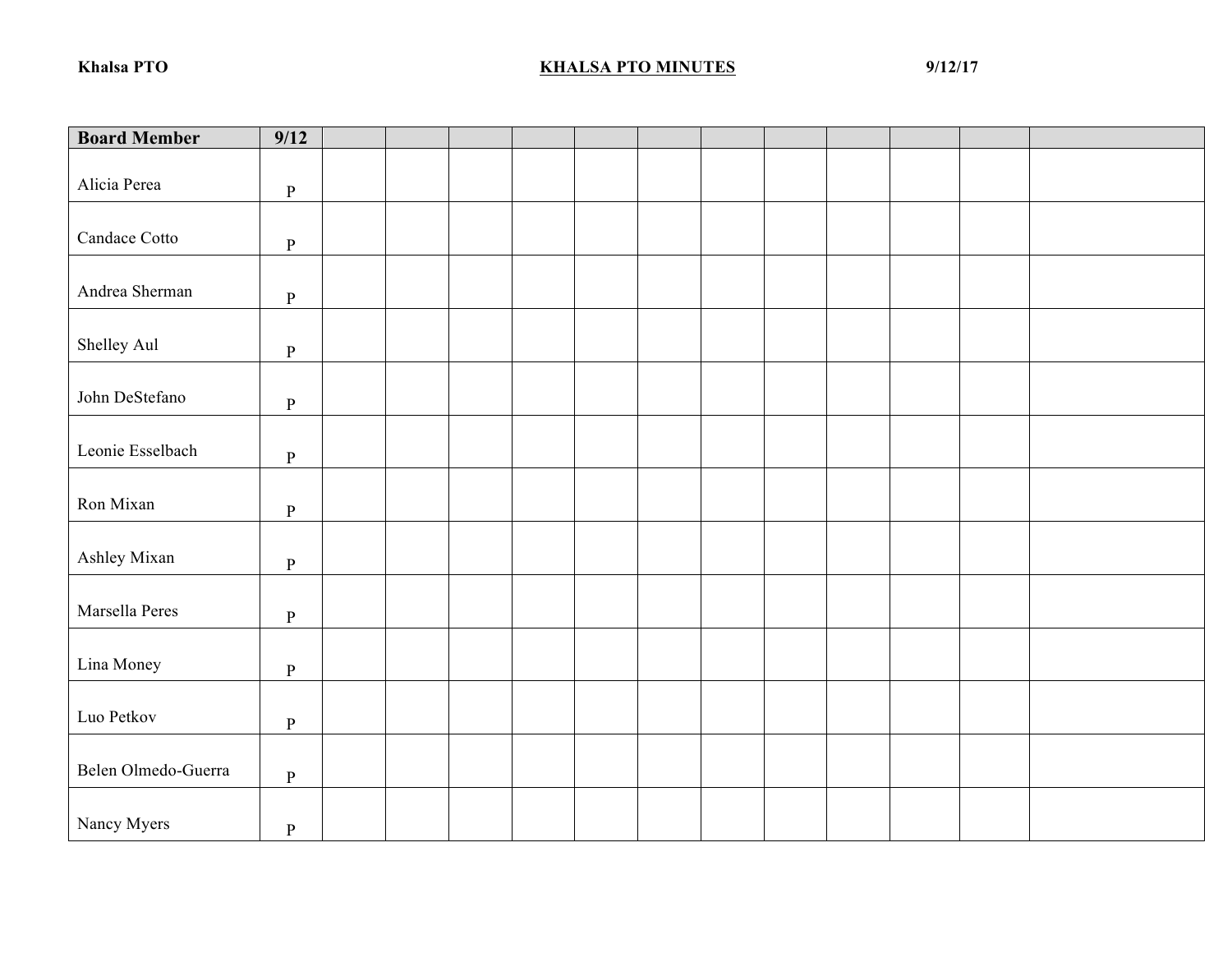## **KHALSA PTO MINUTES** 9/12/17

| <b>Board Member</b> | 9/12         |  |  |  |  |  |  |
|---------------------|--------------|--|--|--|--|--|--|
| Lia Jacob           | $\, {\bf p}$ |  |  |  |  |  |  |
| Ariel Roson         | $\, {\bf P}$ |  |  |  |  |  |  |
| Brian Sepowitz      | $\, {\bf p}$ |  |  |  |  |  |  |
| Kate Wagstaff       | $\, {\bf p}$ |  |  |  |  |  |  |
| Mamie Snoddy        | $\, {\bf p}$ |  |  |  |  |  |  |
| Daniel Tarico       | $\, {\bf p}$ |  |  |  |  |  |  |
| Gavin Baker         | $\, {\bf p}$ |  |  |  |  |  |  |
| Meghan Baker        | $\, {\bf P}$ |  |  |  |  |  |  |
| Sue Johnston        | $\, {\bf P}$ |  |  |  |  |  |  |
|                     |              |  |  |  |  |  |  |
|                     |              |  |  |  |  |  |  |
|                     |              |  |  |  |  |  |  |
|                     |              |  |  |  |  |  |  |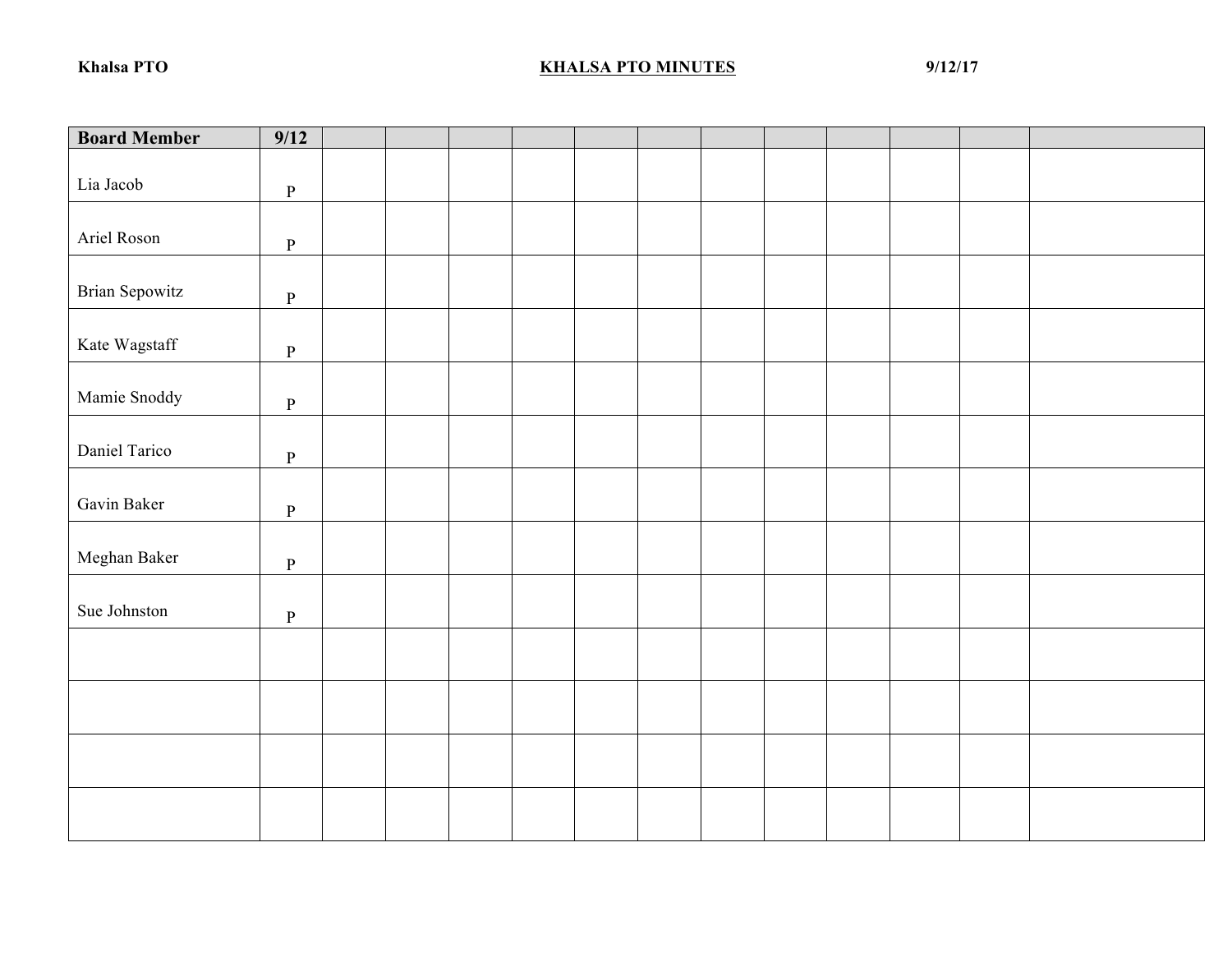## **KHALSA PTO MINUTES** 9/12/17

| <b>ITEM</b>                            | <b>DISCUSSION</b>                                                                                                                      | <b>RECOMMENDATION</b><br><b>ACTION</b>                                                                                                              | <b>RESPONSIBLE</b><br><b>INDIVIDUAL</b> | <b>ACTION</b><br><b>NEXT DUE</b> | <b>STATUS</b> |
|----------------------------------------|----------------------------------------------------------------------------------------------------------------------------------------|-----------------------------------------------------------------------------------------------------------------------------------------------------|-----------------------------------------|----------------------------------|---------------|
| Welcome                                |                                                                                                                                        |                                                                                                                                                     |                                         |                                  |               |
| <b>Old Business</b>                    |                                                                                                                                        |                                                                                                                                                     |                                         |                                  |               |
| Tie-Dye Social                         | Phenomenal turn out!                                                                                                                   | Do a similar event or same next year                                                                                                                | All                                     | Next year                        | Closed        |
| Committee<br>Reports                   |                                                                                                                                        |                                                                                                                                                     |                                         |                                  |               |
| <b>Fundraising</b><br><b>Committee</b> | T-shirt sales $\sim$ \$1000.00 so far<br>Yearbook sales<br>Water bottle holders<br>SmileAmazon.com<br>Scholastic Book Fair in December | Continue to promote and track                                                                                                                       | Jill and all<br>Candice                 | On-going                         | Open          |
| <b>New Business</b>                    |                                                                                                                                        |                                                                                                                                                     |                                         |                                  |               |
| <b>Financial Update</b>                | See handout or contact PTO                                                                                                             | Please contact Khalsa PTO to view details of<br>funds raised and expenditures.                                                                      | Jill                                    | On-going                         | Open          |
| <b>Upcoming Events:</b>                | Mixer: will be at Valley Garden Center on<br>Oct 12 from 6-8. There is childcare at each<br>campus and there will be entertainment.    | Food: Andrea knows someone at<br>Pomegranate café. Phil suggested a potluck.<br>Music: Could as McArthur or Mike from<br>Capitol Ballroom downtown. |                                         | All                              | Open          |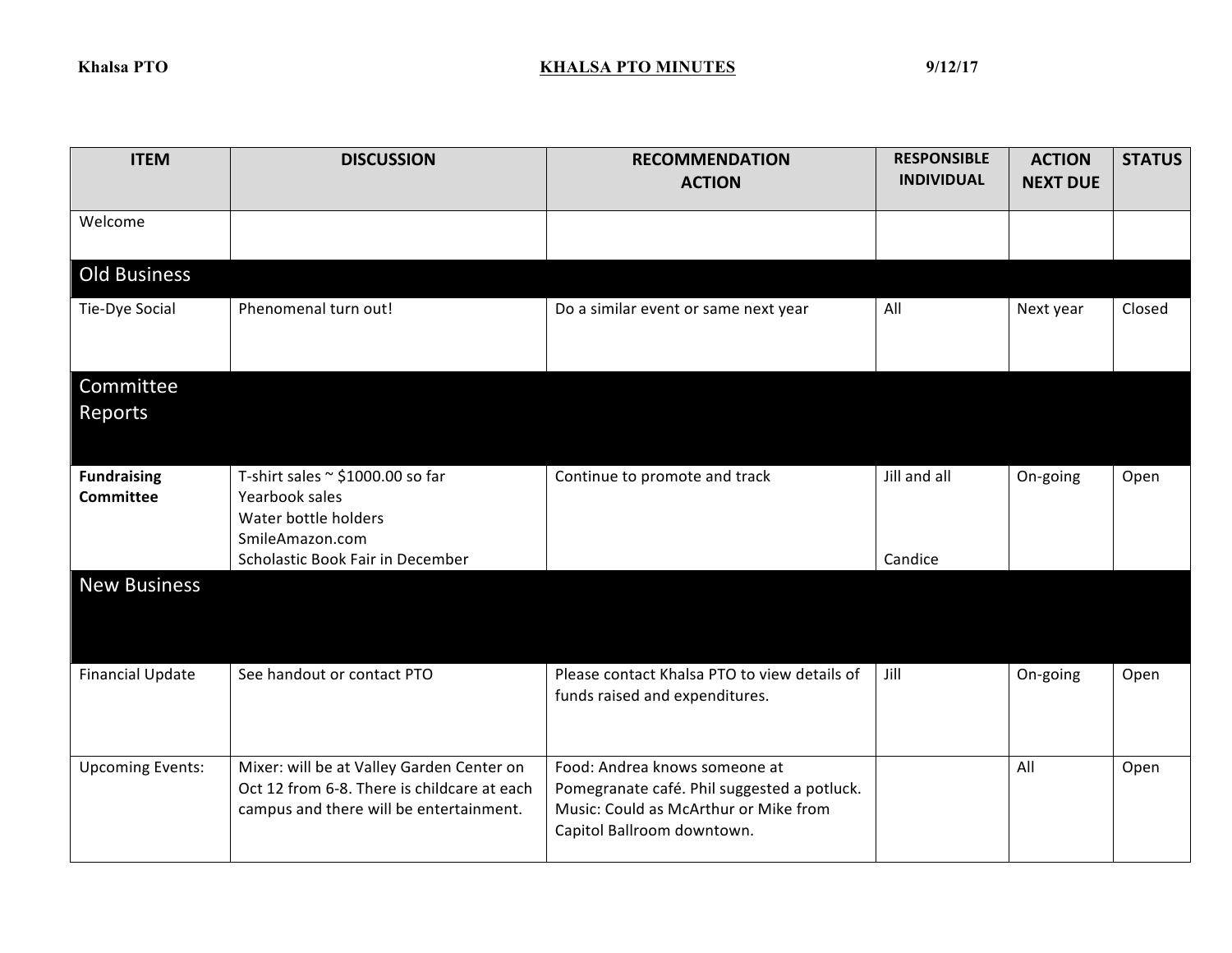| <b>ITEM</b> | <b>DISCUSSION</b>                                                      | <b>RECOMMENDATION</b>                                                                                                                                                                                                                                                                                                                                         | <b>RESPONSIBLE</b><br><b>INDIVIDUAL</b> | <b>ACTION</b>   | <b>STATUS</b> |
|-------------|------------------------------------------------------------------------|---------------------------------------------------------------------------------------------------------------------------------------------------------------------------------------------------------------------------------------------------------------------------------------------------------------------------------------------------------------|-----------------------------------------|-----------------|---------------|
|             |                                                                        | <b>ACTION</b>                                                                                                                                                                                                                                                                                                                                                 |                                         | <b>NEXT DUE</b> |               |
|             |                                                                        | Set-up and Clean-up                                                                                                                                                                                                                                                                                                                                           | Sue will                                |                 |               |
|             |                                                                        |                                                                                                                                                                                                                                                                                                                                                               | organize                                |                 |               |
|             |                                                                        | Silent Auction: Need to organize phone tree<br>to solicit auction items and encourage<br>attendance.<br>Need volunteers to help: Kate Wagstaff<br>volunteered. Can use more people.<br>Parent suggested that children can auction<br>their own arts/crafts made on their own<br>time as an additional items.<br>Parent makes Rainbow cakes.                   | Cheryll and all                         |                 |               |
|             | Dine out: First will be at NYPD at McDowell<br>and 7 <sup>th</sup> Ave | May change date to coincide with Primary<br>Open house which is Oct 19. Probably keep<br>on October 26.                                                                                                                                                                                                                                                       | Jeff and all                            |                 |               |
|             | <b>Administrative Report</b>                                           | Starting in Oct can observe classrooms at<br>Primary. Plan to stay at least 2 hours. Must<br>arrange date with office. Observe all kids,<br>not just your own.<br>Toddler can observe for 1-1.5 hours starting<br>later at the end of Oct.<br>Elementary doesn't have formal observation<br>days as parents can observe before or after<br>school on any day. | Keerat                                  |                 |               |
|             |                                                                        | Frist open house is 9/14/17 at Primary.<br>There will be one open house on a Thursday                                                                                                                                                                                                                                                                         |                                         |                 |               |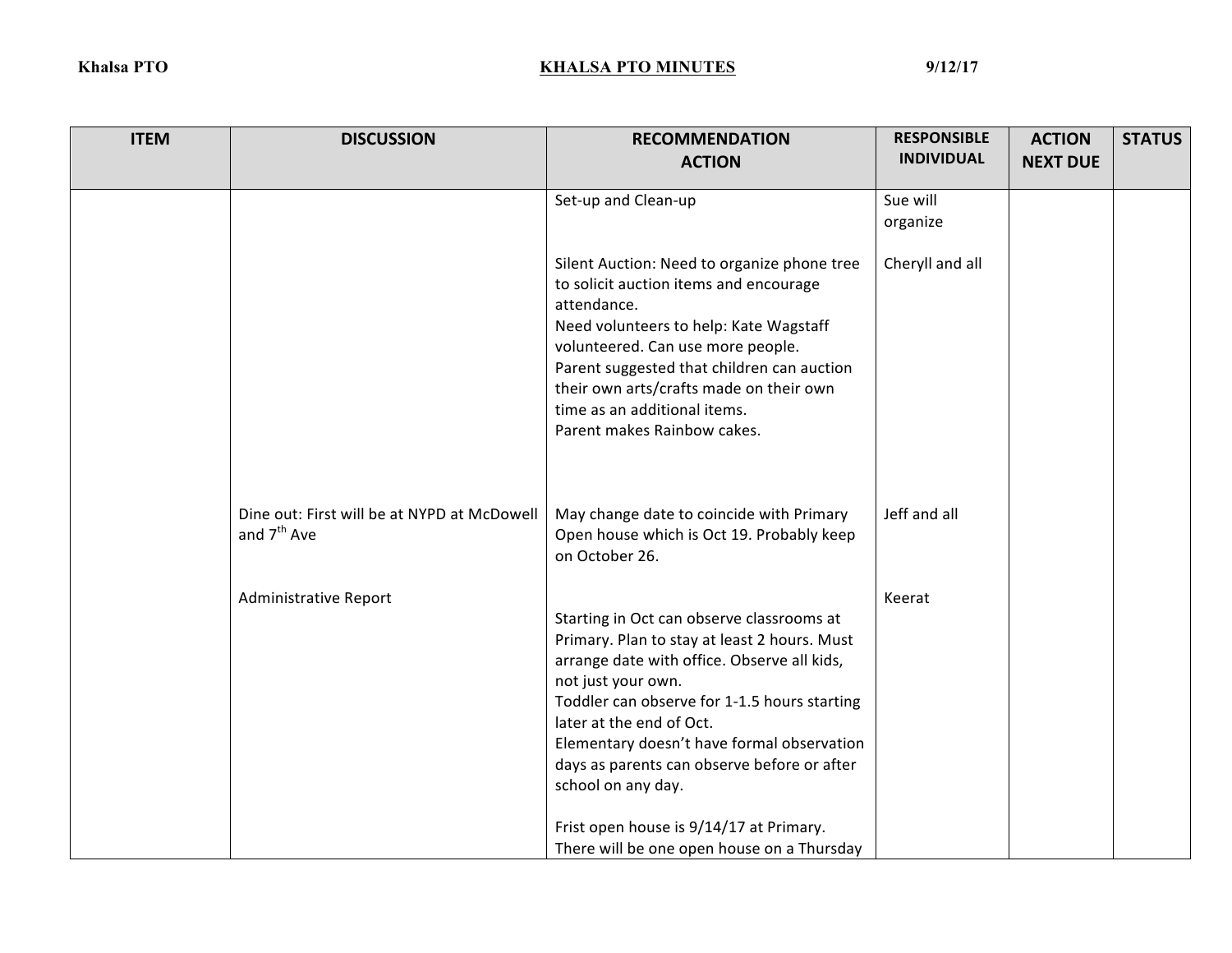| <b>ITEM</b> | <b>DISCUSSION</b> | <b>RECOMMENDATION</b>                                                                                                                                                                                        | <b>RESPONSIBLE</b> | <b>ACTION</b>   | <b>STATUS</b> |
|-------------|-------------------|--------------------------------------------------------------------------------------------------------------------------------------------------------------------------------------------------------------|--------------------|-----------------|---------------|
|             |                   | <b>ACTION</b>                                                                                                                                                                                                | <b>INDIVIDUAL</b>  | <b>NEXT DUE</b> |               |
|             |                   | most months.<br>Parenting class registration has been<br>extended to 9/15/17. The class for the 5-12<br>year-olds may not happen if not enough<br>interest. The class is an excellent price and<br>valuable. |                    |                 |               |
|             |                   |                                                                                                                                                                                                              |                    |                 |               |
|             |                   |                                                                                                                                                                                                              |                    |                 |               |
|             |                   |                                                                                                                                                                                                              |                    |                 |               |